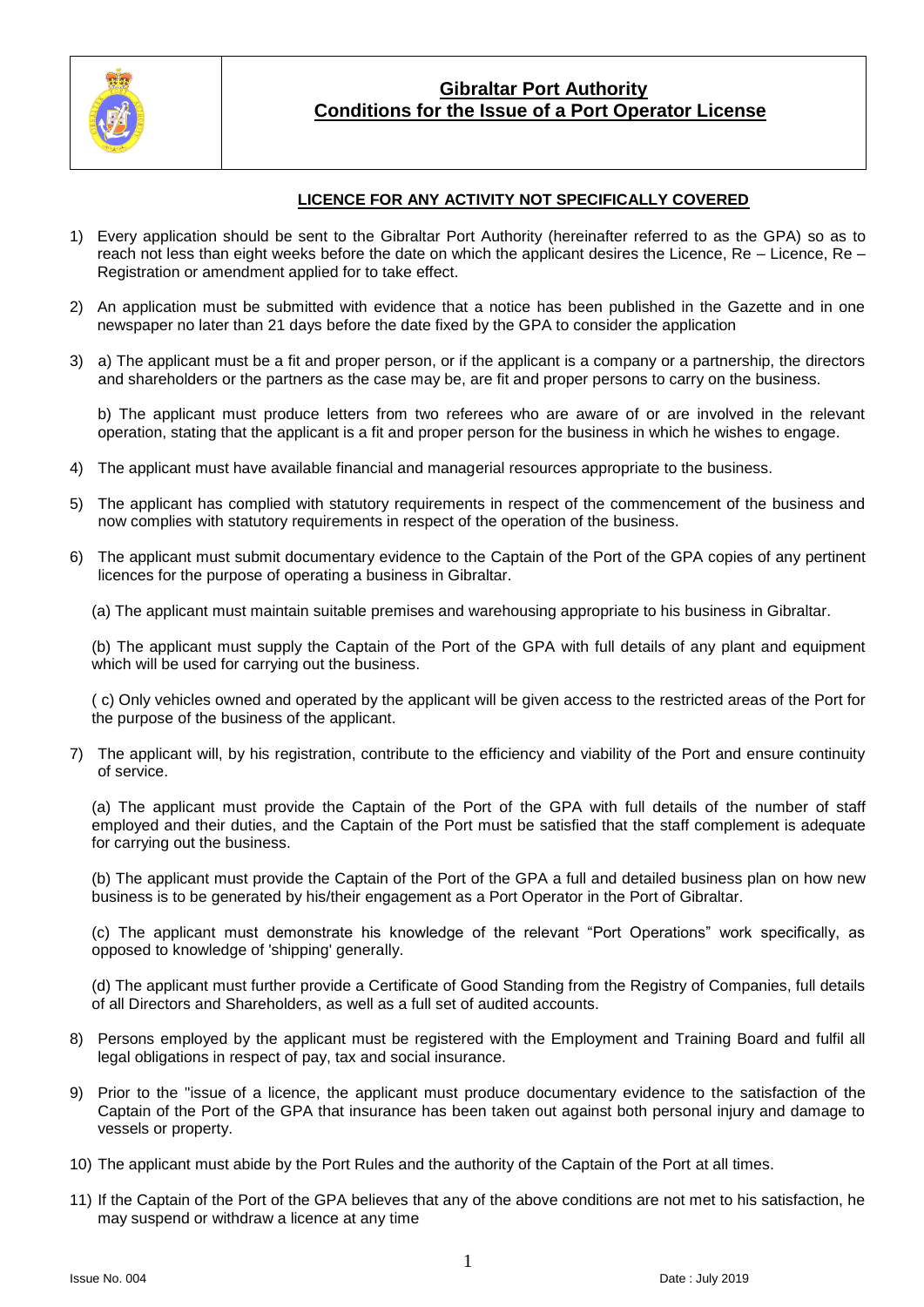

# **Gibraltar Port Authority Conditions for the Issue of a Port Operator License**

- 12) A Port Operator Licence holder must settle all port dues, levies and fees within 30 days of billing, and in default, the licence may be suspended or revoked.
- 13) A Port Operator Licence is valid for twelve months and must be renewed annually.
- 14) The Captain of the Port of the GPA reserves the right to amend the conditions for issue of a Port Operator Licence at any time.
- 15) a) Charges for Port Operations:

| On first registration as a Port Operator, for an operator first registered after 3 May 2001 a $\mid$ £ 1,000 |        |
|--------------------------------------------------------------------------------------------------------------|--------|
| one-off fee                                                                                                  |        |
| An Annual Re- Registration fee as a Port Operator                                                            | £ 100  |
| An Annual fee for a Port Operator Licence                                                                    | £1,000 |

#### (b) Fees for registration and re – registration of Port Workers:

| .<br>Worker<br>11 nn 11<br>t∩r<br>'ANIS,<br>Tee<br><u>.</u><br>mnuai<br>חי′<br>ганоп<br>OL        | ~ ~ |
|---------------------------------------------------------------------------------------------------|-----|
| . Worker<br>$\sim$<br>Port<br>TOI<br>Οt<br>.ee<br><b>Registra</b><br>ation<br>- Annual<br>₹e<br>ີ | ~ ~ |

#### (c) Fees for Certificates and licenses:

|   | Fees for the Issue or Renewal of a certificate of registration as a Port Operator | £5  |
|---|-----------------------------------------------------------------------------------|-----|
|   | Fee for the Issue or Renewal of a certificate of registration as a Port Worker    | £5  |
|   | Fee for the Issue of a duplicate certificate                                      | £5  |
|   | Fee for the Endorsement of a certificate of registration                          | £ 5 |
| 5 | Fee for the Amendment of a certificate of registration                            | £5  |

# (d) Fees for Inspection and Copies:

| Fee for Inspection of a licence                      | £ 10 |
|------------------------------------------------------|------|
| Fee for a certified copy of a licence or certificate | £5   |
| Fee for inspection of an application                 | £5   |
| Fee for a copy of an application                     | £5   |